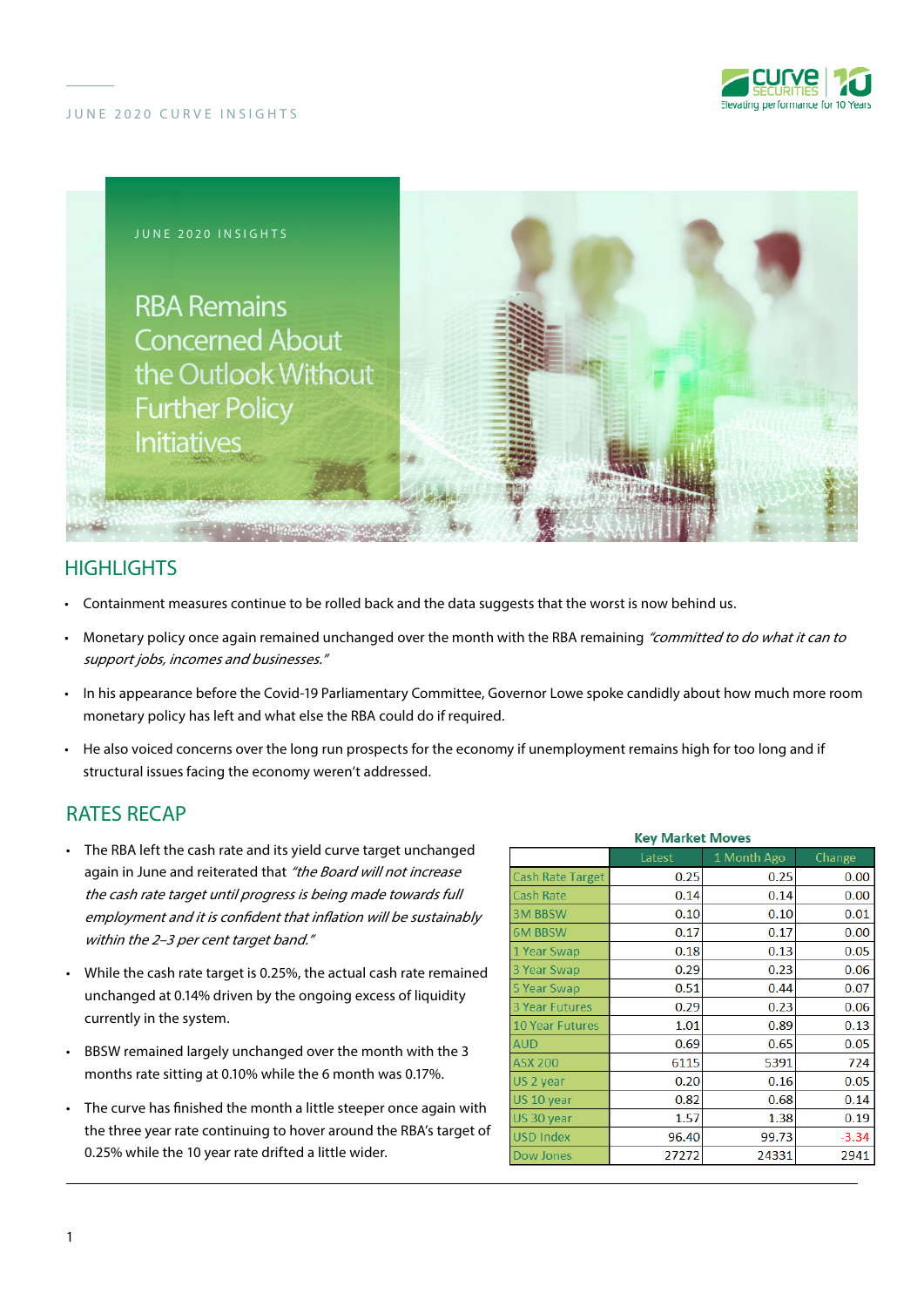### JUNE 2020 CURVE INSIGHTS

- Credit spreads continue to drift lower as investors chase yield further out the curve. With issuers reluctant to issue significant volumes in the short end, long end spreads are expected to continue to decline as excess liquidity is absorbed.
- The AUD has remained very volatile again in May. After the sharp sell off in March and subsequent rebound it has continued to rise along with other risk assets through April and May and is now hovering around 0.70. This could become a concern for the RBA should it continue to rise.

# RBA Remains Concerned About the Outlook Without Further Policy Initiatives

A few years ago, Australia took the record off the Netherlands for the longest uninterrupted economic expansion. That is a period absent two consecutive quarters of negative growth. It took the Global Financial Crisis to bring to an end the Netherlands run of 103 quarters of uninterrupted growth. The latest data suggests Australia's run will come to an end after pushing the record out to 114 quarters, a mark that may never be bettered.

The latest data showed that panic buying ahead of the Covid-19 driven lockdowns wasn't enough to keep the Australian economy from going backwards in the first quarter. Despite only the last few weeks being directly impacted, the economy slowed enough over the quarter for growth to come in 0.3% below the December 2019 level. With the second quarter forecast to post the biggest quarterly contraction since the Great Depression, it has now been assumed Australia is already in the midst of its first recession in almost 30 years.



Slowly, with the virus now largely under control within our national boarders, the containment measures are being unwound. Activity trackers are showing the worst in terms of the pull back in overall activity is now behind us; however, we remain a long way from levels of activity experienced before the onset of the virus and the associated containment measures.



According to the latest from the RBA, with the health crisis turning out to be not as severe as was first anticipated, the economy is tracking somewhere between their baseline scenario and their upside scenario. However at his appearance before the Covid-19 Parliamentary Committee, the governor provided a bit of a reality check for anyone anticipating a V-Shaped recovery, saying:

"Even in the upside scenario, we are going to have high unemployment for quite a few years and inflation is going to be lower than two per cent for quite a few years. We talk about it being upside, but it's actually still a pretty depressing scenario"



In the very next answer in the same line of questioning, he went on to say "we call it 'upside', but, in many ways, it's a very downside, depressing scenario, with weak employment, high unemployment and low inflation."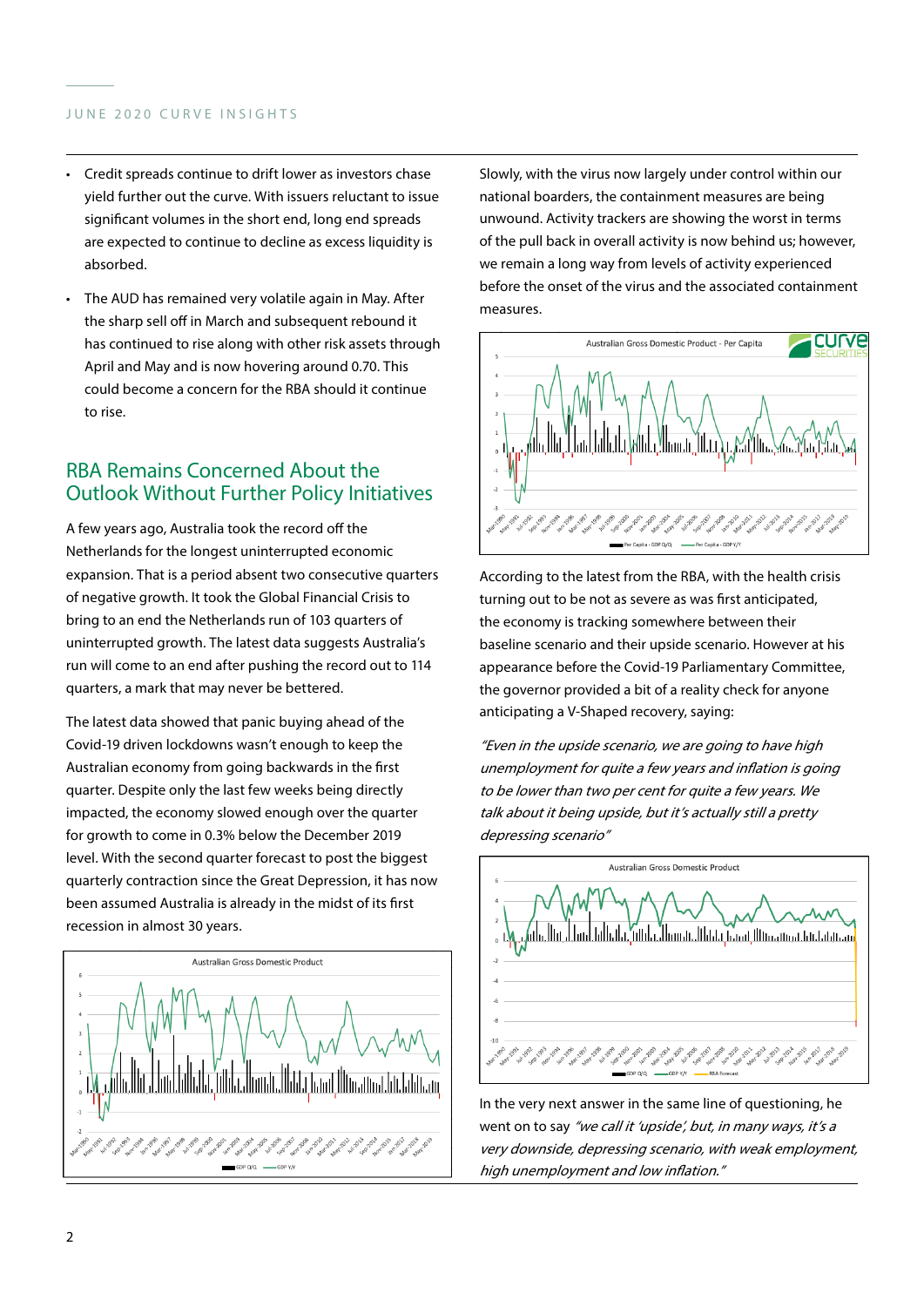#### JUNE 2020 CURVE INSIGHTS

It is the employment element of that scenario that is the biggest point of concern for the RBA. In discussing the outlook the Governor was questioned on his thoughts around where the current level of full employment was, given it is an important yardstick for the setting of monetary policy. He gave quite a long answer, one which I think needs to be digested in full to get context on why avoiding a sustained increase in the level of unemployment should be avoided at all costs:

"We know from previous sharp economic downturns there is scarring in the labour market. People fall out of jobs and then have trouble getting back in, and then we have more long-term unemployment. So I think it's quite possible that the estimate of full employment starts rising again, back towards five per cent—there's a lot of uncertainty, again, around that. And, because that entails a very significant social cost of higher unemployment growth, this is one of the reasons I was so supportive of what the government had done with the job program to keep those connections between businesses and firms so that we don't see the scarring in the labour market. If we don't get a decent recovery fairly soon we will see more scarring, which will mean the estimate of full employment starts to rise, which is a terrible social loss. We want to reduce the amount of scarring so that the estimates of full employment and the unemployment rate don't start rising."



The rise in the unemployment rate so far has been a lot less than was first estimated. The April data showed unemployment increased from 5.2% in March before the containment measures intensified to 6.2% in April. One reason for the smaller than expected increase was the

JobKeeper program meant many people were still counted as employed. The other main reason was many who lost their jobs left the workforce.

You are recorded as leaving the workforce if you haven't worked or looked for work. Given the lockdown was in full swing in April, there might not have been much point of looking for work. Job ads fell more than 50% across the economy so there wasn't a lot of new jobs going anyway. It means the participation rate fell sharply from 66% to 63.5%. If all those people remained in the workforce, the unemployment rate would have jumped to almost 10%. Even higher were it not for JobKeeper.

So it is going to be essential that people can get back to work and into new jobs as quickly as possible. That is going to not only take a recovery back to levels of activity experienced before the crisis but a sustained increase in activity is going to be required.

However, with consumer and business confidence still low, a robust recovery may be protracted. It means it will be up to policy responses and stimulus measures to help boost activity. Based on comments from Governor Lowe, the RBA is running out of room to provide much more support:

"Fiscal policy will have to play a more significant role in managing the economic cycle than it has in the past. For the last 20 years monetary policy has been the mainstream instrument; we've moved interest rates up and down to manage the business cycle and keep inflation under control. In the next little while there's not going to be very much scope at all to use monetary policy in that way. So I think fiscal policy will have to be used, and that's going to require a change in mindset."

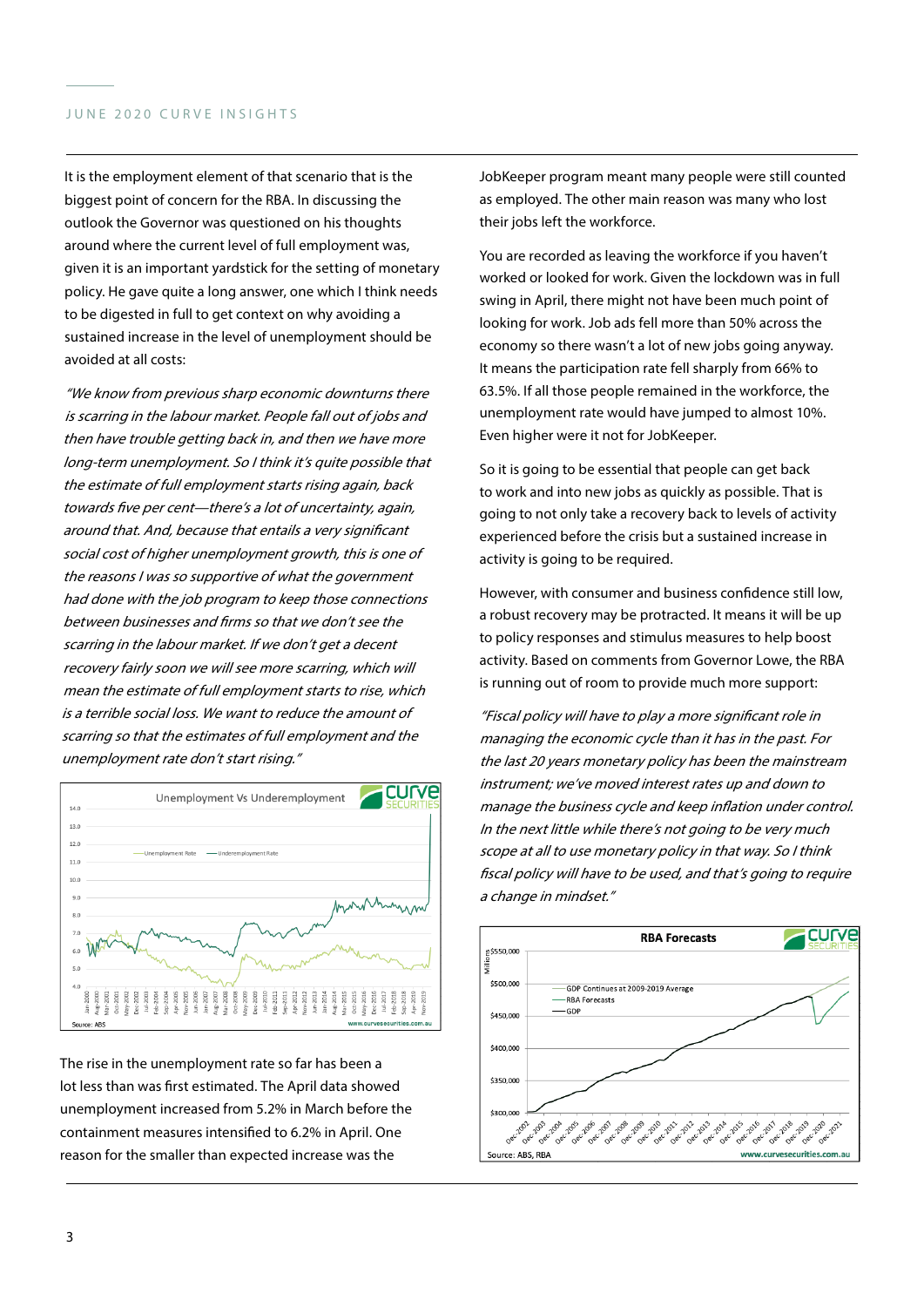#### JUNE 2020 CURVE INSIGHTS

So while the RBA does have some scope to provide support, it is going to be up to the Government to do the heavy lifting. It is not just spending that is required either. The Government is going to need to tackle long overdue policy reform to deal with structural issues the economy is facing. They are going to have to provide the economy with a platform to grow. If they don't, then the alternative is quite bleak with Governor Lowe saying:

"My fear has been that, if we don't tackle some of these issues, we'll just kind of meander along. The economy will be okay, but we will not return to the type of growth in living standards that we have seen overover the past 20 years."

So with our record run of uninterrupted growth coming to an end and with little scope for monetary policy to provide further support to re-start the business cycle, it is up to the Government to shape the new normal that will face us over the months and years ahead.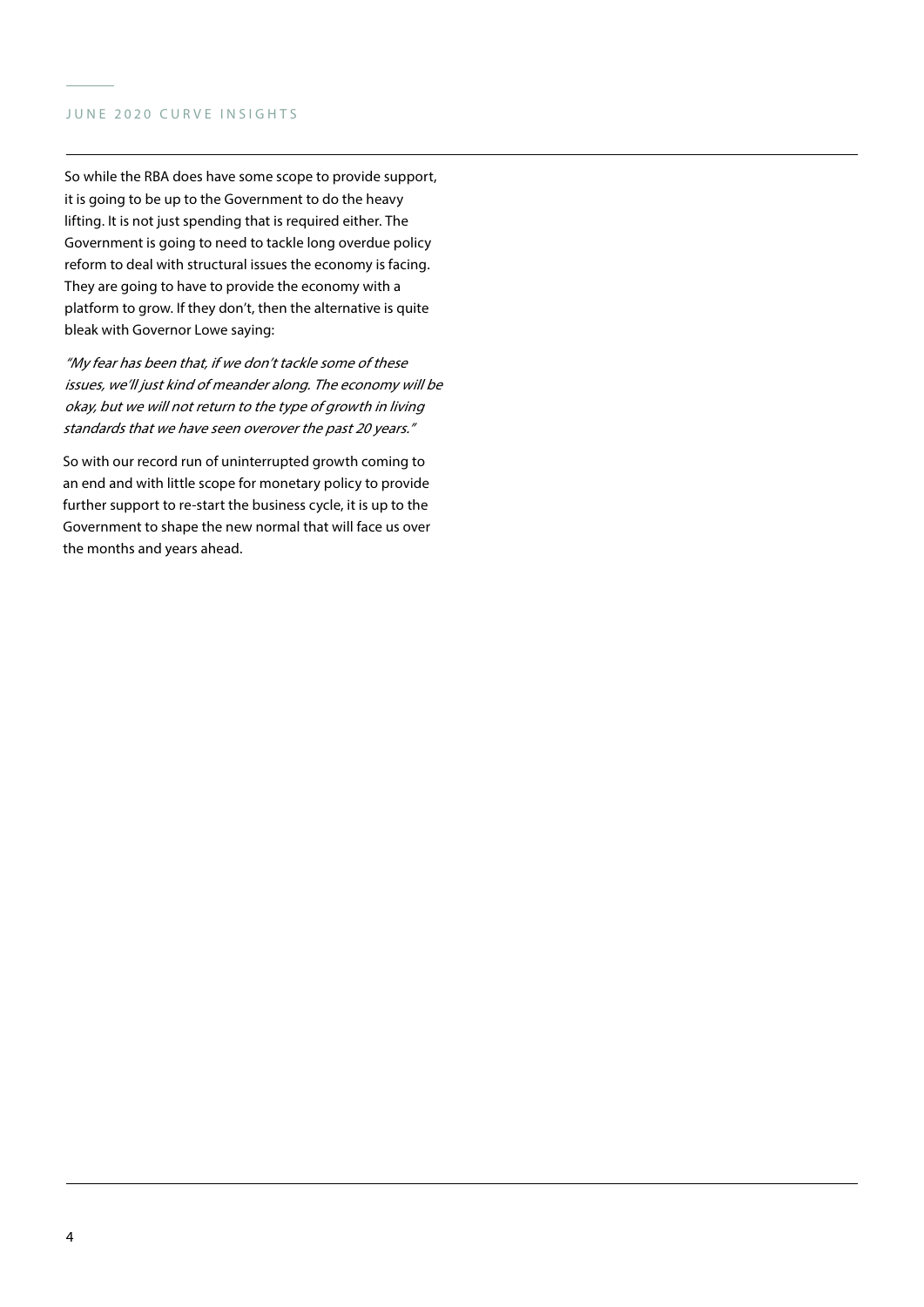### Outlook for interest rates

Little has changed over the past month as far as the RBA current stance on monetary policy goes. They reiterated their outlook for the setting of monetary policy in the accompanying statement to the June Board meeting with the last sentence once again stating:

"The Board will not increase the cash rate target until progress is being made towards full employment and it is confident that inflation will be sustainably within the 2–3 per cent target band."

On the outlook for inflation, little has changed over the past month with the underlying rate of inflation still expected to undershoot the target for a number of years. As discussed above, the Governor did have something to say about how the concept of full employment my evolve over the months ahead. As he highlighted, while it may increase, meaning we are closer to full employment than might have previously been the case, that is not exactly a good thing social cost and scarring that would be accompanied by a higher assumed level of full employment.

That means that any removal of the yield curve target or an increase in the cash rate still remains a long way off. However there is still some downside risks facing the economy and the Governor was questioned by the Parliamentary Committee if the RBA could or would do more if required. The Governor was specifically asked that question in the context of the possibility of negative rates and broadening the Quantitative Easing program, to which he said:

"So I just don't think negative interest rates work. My appetite for buying private sector assets is very limited—that comes with a whole bunch of government issues. The package we've got so far is working. If we had to do more, we could purchase more government bonds, but at the moment our yield curve target is working well, and the Australian government bond market is working as well as it was before the crisis. So, as things stand at the moment, I don't see the need to do any more."

At the time of his appearance before the Parliamentary committee, the 3 year government bond yield was sitting almost bang on the 0.25% target. Since then, the yield has drifted a little higher and current sits at 0.28%. There is

nothing in that move that would be enough to alarm the RBA or suggest that they need to buy more bonds. There has also been no material dysfunction across bond markets in the intervening period.

While the three year yield has been rather stable, there has been a little more volatility further out the curve. The 10 year yield spent most of the month hovering around 0.90% for before spiking higher in line with US and other major benchmark rates. It did get as high as 1.09% before drifting back to 1.01%. Were the long end of the curve continue to risk materially, that might be something that the RBA could have some concern over.

The more pressing issue for the RBA is likely to be the rising AUD. Since plunging to 0.55% as the height of the market panic around the spread of COvid-19, the AUD has since recovered all of its losses and is now hovering around just under 0.70. It briefly breach that level earlier in the week. A rising AUD works against the RBA and results in a tighter overall setting of monetary policy.

Australia's currency has been the beneficiary of risking markets globally and has been tracking equities higher since the lows in March. There are also large flows working against the RBA when it comes to the AUD. The lack of tourism in both directions hurst as Australians used to spend more money overseas that tourists to Australia used to spend. That means less people selling AUD to travel than those requiring it when they hit our shores.

According to Governor Lowe, further bond purchases are the only tool left in their tool kit. They could obviously adjust their target through these purchases. They could try to push down rates further out the curve, making the interest rate differential less appealing in an attempt to drive the currency down. How effective this would be is unclear. Time will tell if the RBA feels the need to go down this path but at the moment they seem content to wait and watch.

So for now the RBA is likely to sit pat and assess the incoming data and hope the the Government continue to work on fiscal measures and policy changes to help shape an economic environment conducive to a sustain increase in growth over the months ahead.